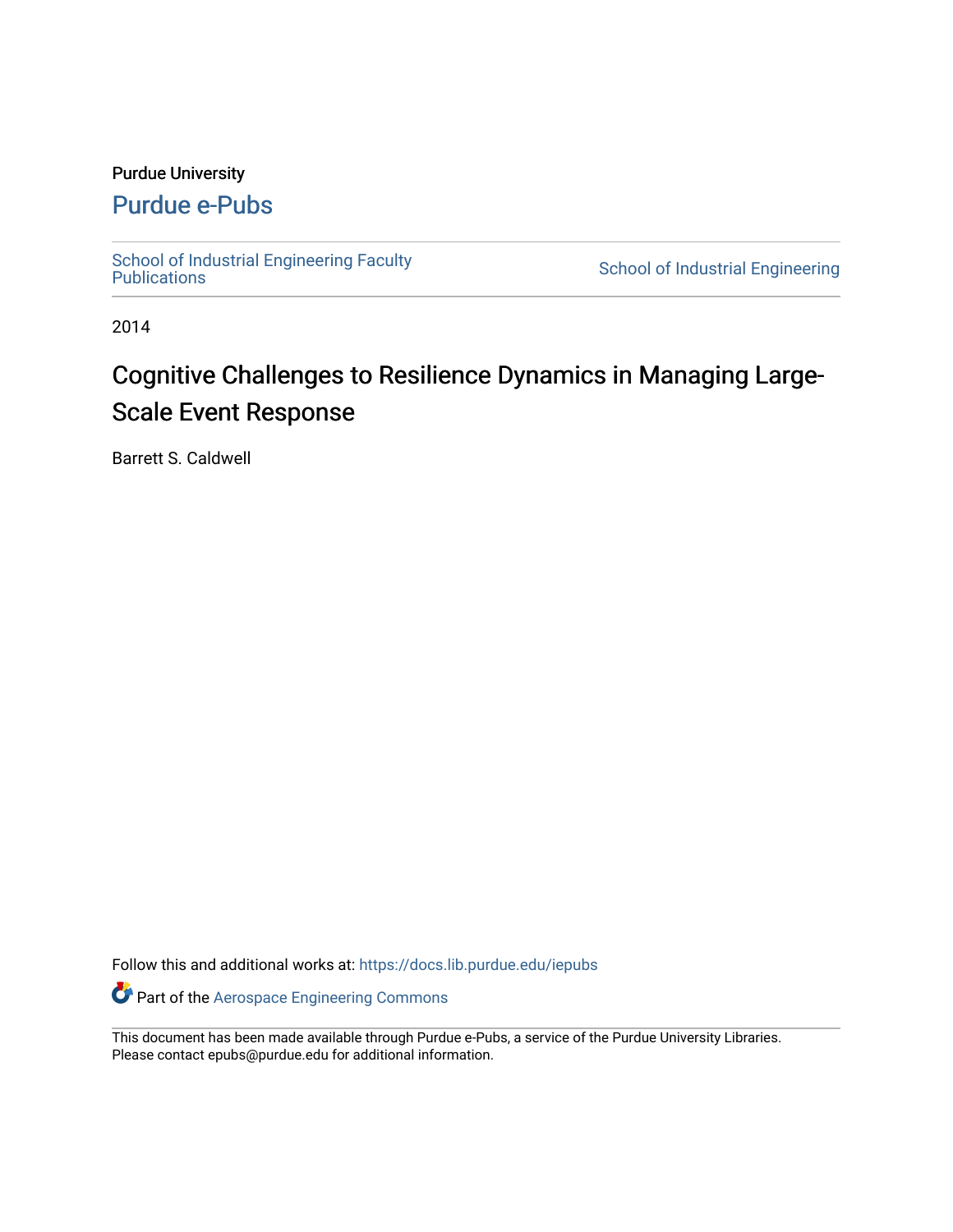### Cognitive Challenges to Resilience Dynamics in Managing Large-Scale Event Response

Barrett S. Caldwell, PHD Schools of Industrial Engineering / Aeronautics & Astronautics Purdue University

Corresponding Author contact details:

Prof. Barrett S. Caldwell, PhD Email[: bscaldwell@purdue.edu](mailto:bscaldwell@purdue.edu)  Phone: (765) 494-5412 203 S. Martin Jischke Dr. #160 West Lafayette, IN 47907-1971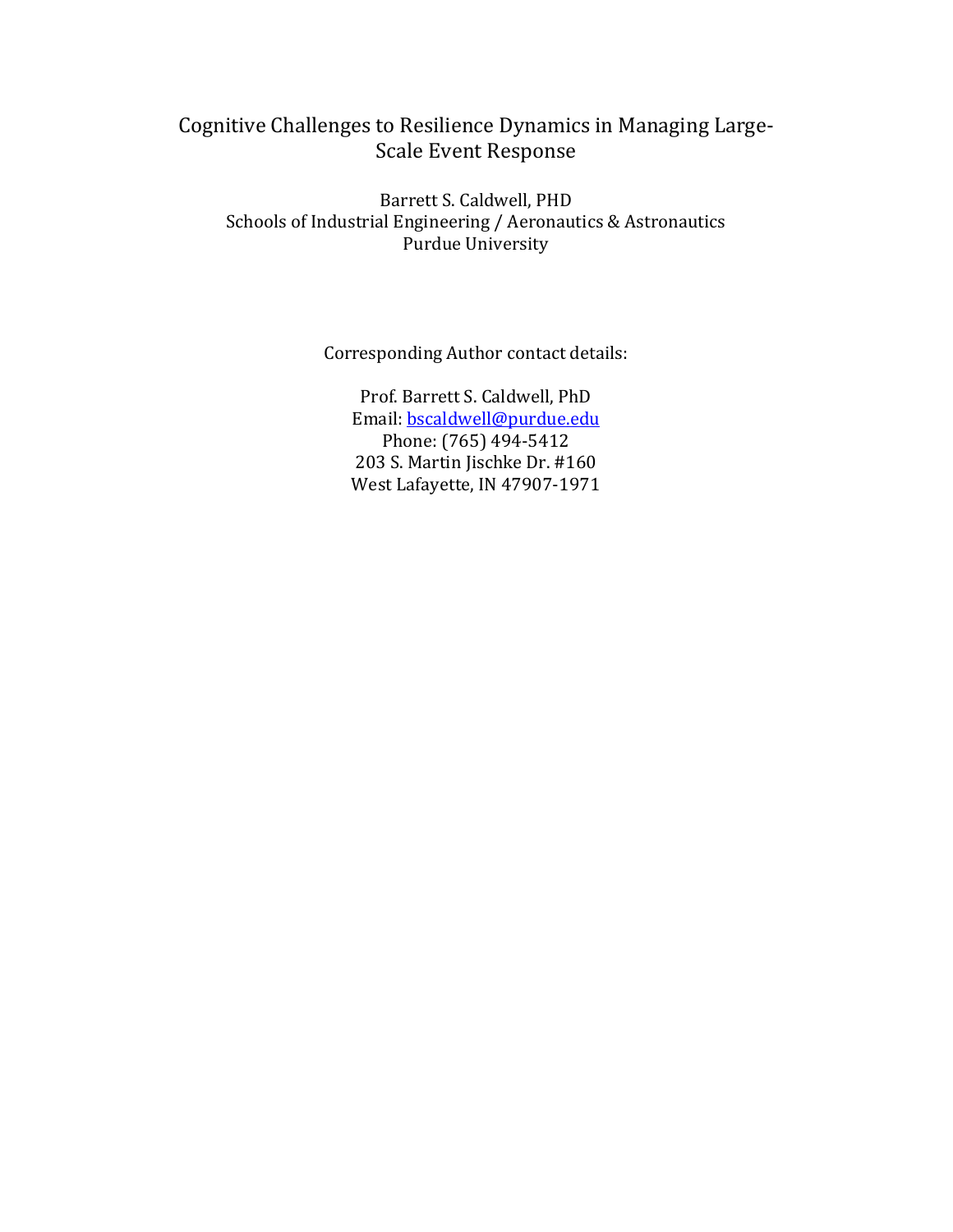### Cognitive Challenges to Resilience Dynamics in Managing Large-Scale Event Response

### Barrett S. Caldwell, PHD Schools of Industrial Engineering / Aeronautics & Astronautics Purdue University

### ABSTRACT

 dependencies. Some authors highlight stability and maintenance of original design capability as the fundamental goal of robust and resilient response. Long-standing better description of effective event response. Challenges due to cognitive framing and used to highlight these issues.<br>1. INTRODUCTION In early 2014, a number of large scale adverse weather events in the United States (and elsewhere) have renewed discussions of event response and resilience. Unlike events *caused* by human error or malicious intent, adverse natural events can be seen as uncontrolled and unpreventable; the measure of response success is the mitigation of adverse and disastrous *effects*. However, significant cognitive limitations interfere with human decision makers' ability to effectively estimate likelihood, magnitude, and effective response of large scale events in the face of multiple forms of uncertainty and system traditions from systems dynamics, population ecology, and process control suggest that improved understanding of system response ranges and dynamic equilibria provide a deep uncertainty influence critical interplays of event characteristics, decision maker expertise, and resource availability. The concept of *resilience boundary framing* is introduced as a desirable, but difficult to achieve, goal for decision makers to respond gracefully to large scale natural events. Examples from January and February 2014 are

examples of social and economic disruption due to large scale, severe weather events. removal or salting of highways infeasible. Over 60 miles (100 km) of major north-south (I- 65) and east-west (I-80/94) interstate highways were closed for two days. As a result of both airport and highway closures, mail and package deliveries were largely suspended for than essential / emergency personnel). As of January 2014, the term "Polar Vortex" has come to represent the most recent Between January 4 and 7, a large zone of extreme cold air followed a substantial snowstorm and resulted in temperatures and wind chill conditions that affected 200 million people in the United States (James, 2014) over a period of 2-3 days. One example of the effects of the weather event occurred in northern Indiana where temperatures reached -22F (-30C), a temperature not seen since the 1990s. After approximately 10 inches (25 cm) of snow, high winds combined with these temperatures made snow plowing, snow most of the week; most of the state of Indiana was under a travel warning (no travel other

Relatively few casualties and little long-term damage are attributed to the Polar Vortex event. Nonetheless, the Polar Vortex has served as another example of the cascading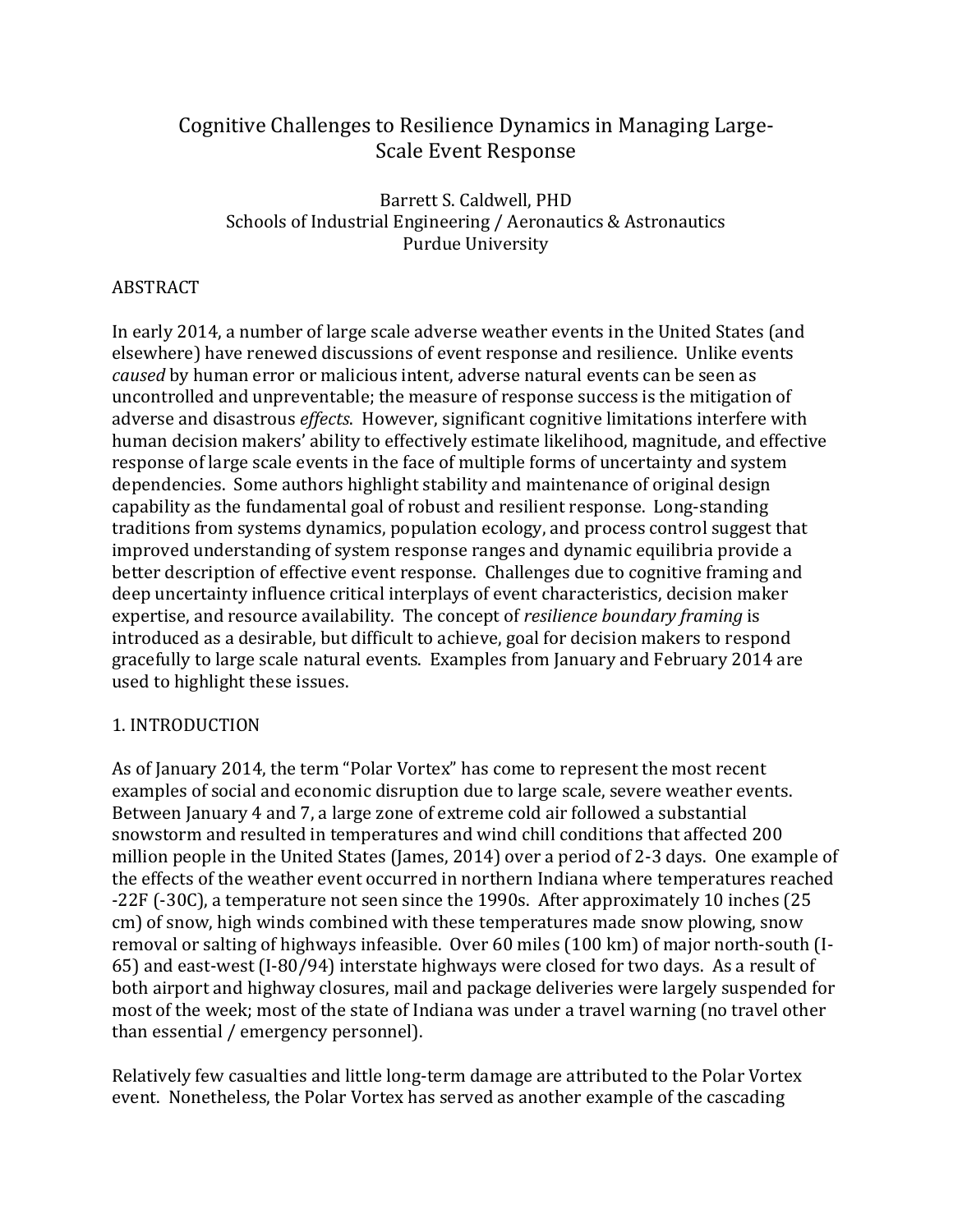the face of those events. Other types of severe weather, such as hurricanes and tornadoes, effects of large-scale events, and the challenges of maintaining "normal" societal patterns in can have more severe damage effects due to flooding and/or winds that cause large-scale destruction over many square miles/kilometers. Although not as clearly visible, pandemic events can also result in substantial loss of life and economic disruption. All of these events represent concerns for policy makers, scientists, and engineers attempting to develop and maintain economic and societal "resilience," including developing principles and practices of "resilience engineering" (Hollnagel, Woods, and Leveson, 2006).

 extent? (In other words, we cannot be infinitely resilient to all possible threats.) Unlike a technical, or economic systems after an event has occurred. Westrum (2006) and Caldwell (2013) emphasize that elements of a discussion of resilience must address questions including resilience with respect to what features, and to what discussion of accidents in engineered systems, or threats to those systems by external (intentional) agents, an analysis of resilience to severe weather and other large-scale events is not whether the event can be prevented. The issue, instead, becomes how effective can we be in minimizing the consequences and adverse outcomes of the event, and how soon / how well can we re-establish effective functioning of affected social,

and analyze social systems and their dynamics according to systems engineering principles. At least since Weiner (1961) and Forrester (1961), there have been attempts to describe Whether these attempts are described as cybernetics, system dynamics, or other terms, the emphasis should not be seen as attempts of exerting complete control over social and natural events (as the term "command and control" might suggest). What may in fact be a more important issue is why, with the large quantities of dollars, person-years, and planning efforts devoted to disaster and event response *planning*, there are still frequent cases of breakdowns and failures in effective response and recovery *execution*. In prior work (Caldwell 2006; 2013; Caldwell & Garrett, 2011; Onken & Caldwell, 2011), this author has addressed components of event detection, response and management in both focused complex engineering systems (e.g. healthcare facilities; space flight operations) and large scale events (e.g., earthquakes, hurricanes, pandemics). For the purposes of illustration in this paper, the main focus will be on large scale events, particularly to enable a focus on the following event characteristics:

- Effects are felt over wide geographic areas not defined by political boundaries;
- Event characteristics develop, occur, and sustain over relatively long time periods (minutes to hours to days) rather than "impulse" effects (seconds);
- Event magnitudes, durations, and frequencies are not limited to human-scale energy or technology production capabilities.

 "deep uncertainty" (Walker, Lempert, and Kwakkel, 2012). Because the event itself is Another aspect of large scale natural events such as earthquakes, floods or storms is that of outside of and beyond the scope of human control, the focus here is on event recognition, response and recovery dynamics. Because of the focus of *JCEDM*, the focus of this paper is also directed at elements of human cognitive performance (rather than policy, sociological,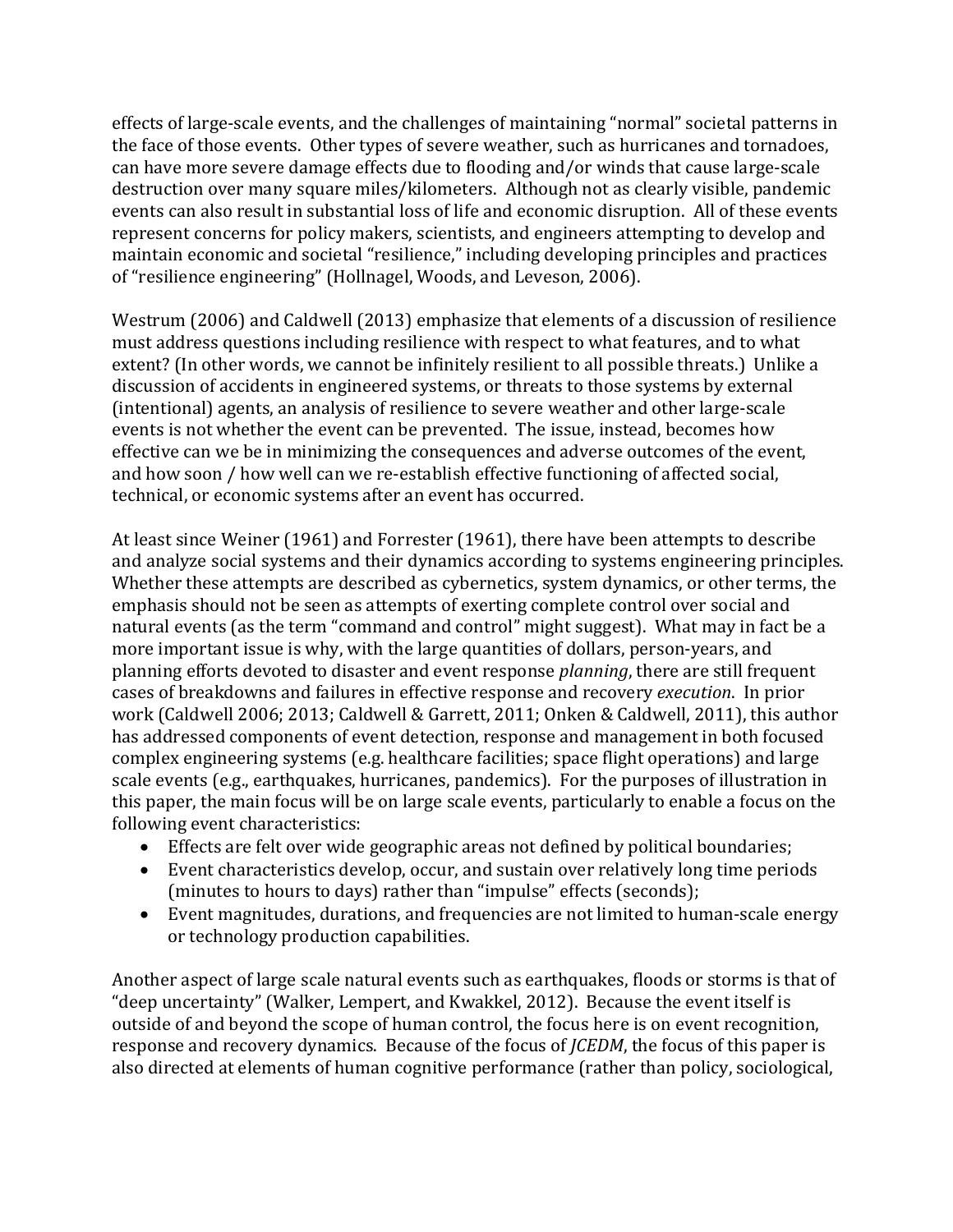or technological factors) that limit our ability to maintain resilience in the face of largescale events.

 feedback control engineering in the context of disaster response management. Multiple 2014; "Natural Disasters," 2013). However, the concept of "disaster" is related to the impact of the event due to event *consequences*. As described in the United Nations Office The more specific aim of this paper is to consider, using concepts developed to study complex systems dynamics (Forrester, 1971/1990; Meadows, 2008), the interplay between event dynamics, human decision making under uncertainty and information delay, and components of event response (mathematical descriptions of system stability; system response to disturbances; uncertainty of event prediction combined with limited capability for event prevention), combined with the global impact of large-scale natural events (nearly US\$200 billion in 2013, and over US\$2.5 trillion since 2000: see Caulderwood, for Disaster Risk Reduction,

 or more resilient to them. Disaster risk reduction is the concept and practice  $is-drr$ ). "A disaster's severity depends on how much impact a hazard has on society and the environment. The scale of the impact in turn depends on the choices we make… Each decision and action makes us more vulnerable to disasters – of reducing disaster risks through systematic efforts to analyse and reduce the causal factors of disasters" [\(http://www.unisdr.org/who-we-are/what-](http://www.unisdr.org/who-we-are/what-is-drr)

This paper seeks to identify and examine how cognitive engineering factors interact with

## other event progression and information availability factors to affect disaster risk.<br>2. FEEDBACK CONTROL AND COMPLEX HUMAN SYSTEMS

 inputs and control outputs (see also Hancock, 2009). Trying to coordinate responses over In the case of analyzing (and potentially improving) human responses to natural (exogenous) events, there is a desire to understand both the characteristics of the event, the characteristics of the human response, and the interplay between them. A general approach to system dynamics and feedback control has been a quantitatively powerful technique with applications across a very wide range of biological, psychological, social, and technological systems types (D'Azzo and Houpis, 1966; Forrester, 1961; Holling, 1973; Lewin, 1951; von Bertalanffy, 1968). Feedback control approaches to human interactions with complex systems, and in response to external events, have been discussed by authors such as McRuer (1980) in the context of direct (perceptual-motor) machine interactions, and Sheridan (2006) in the broader sense of human supervisory control. This approach to supervisory control has the additional power of distributing human intention and action capabilities over a wide area through communication, delegation, and dissemination of larger, interconnected systems increases system complexity and uncertainty, and adds interacting feedback loops. Such system complexity challenges human cognitive, information processing, and training capabilities (Reason, 2008).

Forrester discusses these issues of information regarding external events and operator responses in terms of feedback control system dynamics. The term "rate equation" refers to the perceived characteristics of an event (including its magnitude, timing, potential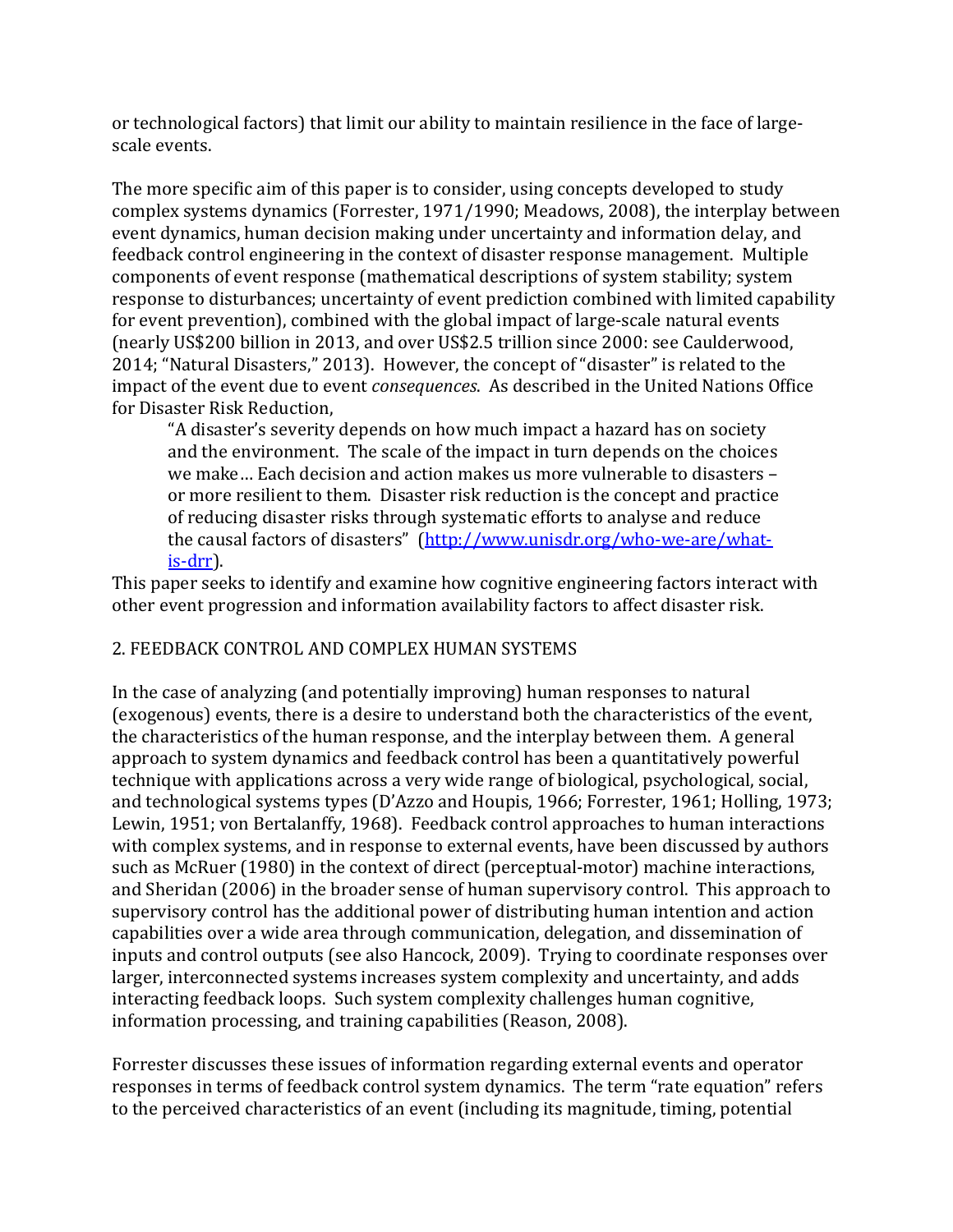decision point." (Forrester,1971/1990, pg 10). The characteristics of the control decision impact, and need for a goal-directed task response); a "control decision" represents the analysis-based intentions of the operator to attempt a particular type of response to the event (Forrester, 1971/1990). Forrester describes how "the rate equations state our perception of how the real-system decisions respond to the circumstances surrounding the are made more complex based on the lags of obtaining suitable information from all elements of the affected system potentially affected by the event (request configuration and transmission delays), and the execution of decisions once they have been made (action delays) (Caldwell, 2000). The characteristics of the human operator as a feedback controller has been suggested as a fundamental set of limits to our ability to effectively respond to very complex rules regarding rate equations, or significant lags in either input information or output control dynamics (Forrester, 1971/1990; Hoffmann, 1992; Sheridan, 2006; Sterman, 1989).

### 3. STABILITY AND RESILIENCE: OPERATIONS AT THE CENTER AND BOUNDARY

Three major conceptual challenges face decision makers when attempting to develop effective responses to large-scale natural events:

- 1) Over what range of conditions can we still manage "reasonable" operations?
- 2) What level of operations can be managed now, given the current event conditions?
- 3) How quickly and completely can we recover after the event prevents reasonable operations?

event might be. Note that, as mentioned above, the focus on large-scale natural events precludes a discussion of *prevention* of the event. Unlike accidents or human-scale activities (such as attacks), natural events are not seen as preventable—at best, *adverse outcomes* due to the

69). In the context of the challenges above, such a definition is most compatible with 1). Various definitions and discussions of "resilience" may refer to any of the three conceptual elements above. As Westrum (2006) notes, "Resilience is the ability to prevent something bad from happening, / Or the ability to prevent something bad from becoming worse, / Or the ability to recover from something bad once it has happened" (pg 59). In the same volume, Woods and Cook (2006) describe, in an examination of resilience and brittleness when examining averse events (incidents), "Resilience in particular is concerned with understanding how well the system adapts and to what range or sources of variation" (pg However, Holling (1973), when discussing stability of ecological populations in terms of systems dynamics, considers that,

 designed in just the opposite way from those that measure resilience. They "resilience is concerned with probabilities of extinction…" and "how much the forces have to be changed before all trajectories move to extinction of one or more of the state variables… The measures of stability would be would be centerd on the equilibrium, rather than on the boundary of the domain… The stability view emphasizes the equilibrium, the maintenance of a predictable world… A management approach based on resiliance, on the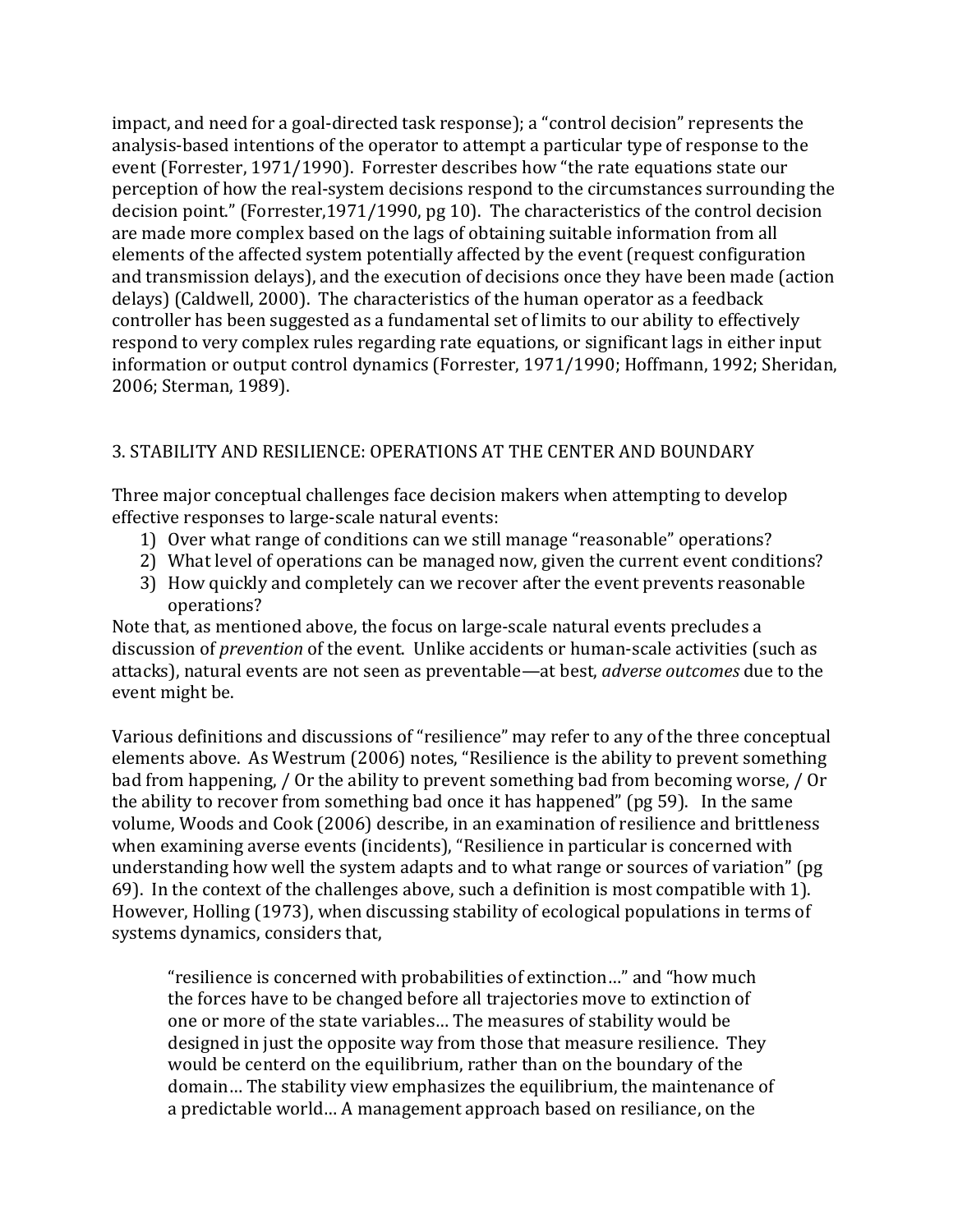other hand, would emphasize the need to keep options open…" (Holling, 1973, pp 20-21)

 the consideration of 2), and *resilience* as the consideration of 3). This terminology will Holling's considerations, based on mathematical definitions of stability and state space dynamics, more closely represents 2) or 3) rather than 1) above. For the purposes of this discussion, I will consider *range of stability* as the consideration of 1), *response capability* as permit more consistent application of other feedback-based statistical and process control discussions later.

the original). Dekker (2006) examines resilience in terms of organizational management of risk, and how these organizations "better manage the processes by which they decide how to control such risk" and "become sensitive about the models of risk that they apply to their search and control of pathways to failure" (pg 82). Here, and elsewhere (Dekker, 2011), Dekker describes "drift into failure" as a process by which operations move from a central or nominal concept of risk, to an untenable level of risk (and consequent failures). However, he suggests that drifting into failure as a discussion of system breakdown might only be that of "a *simile* (like 'drift into failure') rather than through a model" (pg 84, emphasis in

 statistical quality control were initially developed by Shewhart in the 1920s to address However, the statistical tracking of process variation and risk of "drift into failure" is more than just a simile-based discussion—the techniques of statistical process control (SPC) or production quality and reliability in component production (Shewhart, 1926). Shewhart's goal was to be able to determine when "the observed differences between the product for one period and that for another indicate lack of control for assignable causes, and when on the other hand, do the differences… indicate only fortuitous, chance or random effects which we cannot reasonably hope to control without radically changing the whole manufacturing process?" (Shewhart, 1926, pg 594). His goal was to use measurement of multiple attributes to address four quality control and SPC stability problems:

- Specification (identifying the form of the distribution of the measured quality);
- Estimation (determining estimates of process parameters based on the data collected);
- Distribution (determining how parameter estimates vary in samples, to determine error);
- Fit (calculating how well the theoretical distributions match observed data).

 charts of skewness and kurtosis; Fit is measured by the Chi Square chart.) Unfortunately, (In Figure 1, Specification and Estimation are shown by calculations of percent defective, arithmetic mean, and standard deviation; violations of normal distributions are shown in without clearly identified agreement on what goals decision makers are trying to achieve (return to center, return to control range, maintenance of functional level, or recovery of functional level), or which attributes to measure, Shewhart's techniques are difficult to implement—not due to inherent lack of technical capability, but poor definition of appropriate attributes and time scales for measurement.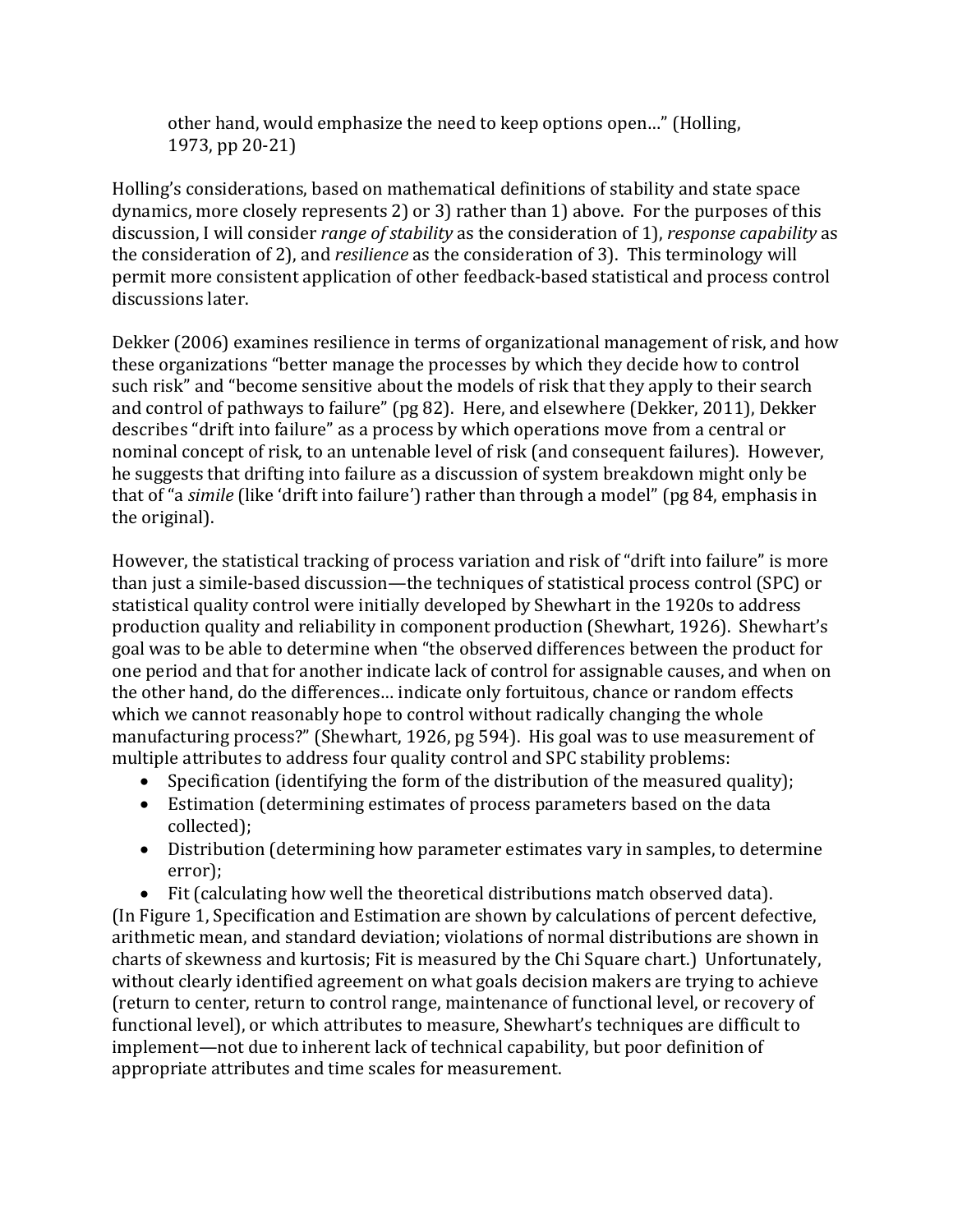

**Figure 1: Process and Quality Control charts of production system attributes. From Shewhart, 1926, pg 602** 

this point strongly echoes those emphasized by Dekker, Woods and Cook, and others.) communication, Jan 16-17, 2014). The problems of specification, estimation, and distribution are cognitively difficult for decision makers who must operate in the absence of long-term historical data, and with lagged estimates of critical parameters. (From a climatological perspective, 50-100 years of weather records, with perhaps a few major events, does not represent "long-term" data: Estimation, distribution and fit parameters can be subject to decades-long delays in calculation, such as flood height and insurance risk estimates for coastal Louisiana flood models based on parameters calculated in the 1970s through 1990s (D. Johnson, personal

Using SPC tools with a long history in managing process stability and quality control can be seen as an approach consistent with our understanding of managing system behavior under a range of input conditions. More recent "robust process control" tools (see, for example, Rocke, 1989) have been developed to further enhance the ability of decision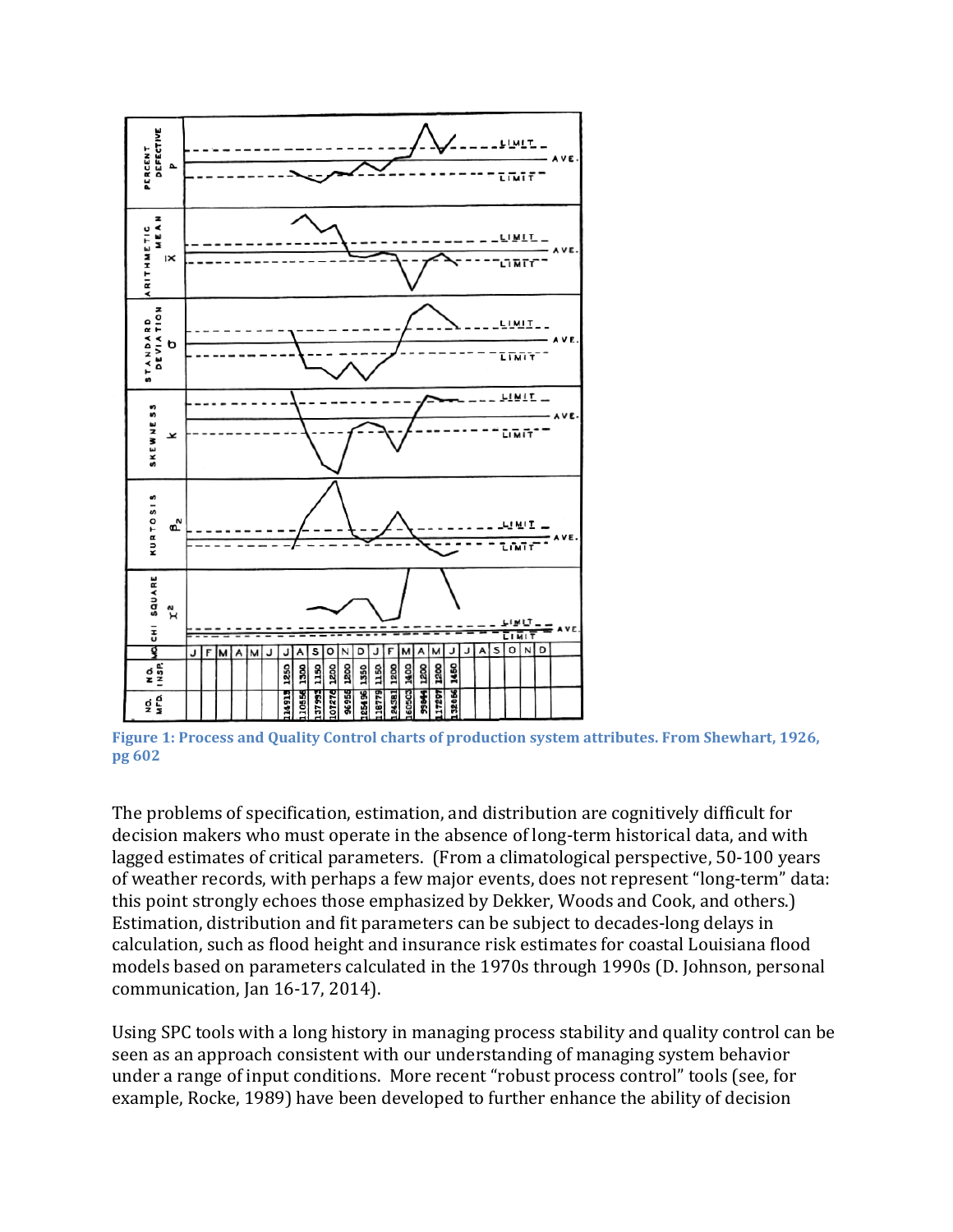makers to effectively manage adequate performance in the face of process variability (without assuming that a single fixed outcome is either feasible or necessary). An important issue in SPC and robust control techniques is that no system can be robust to all possible events. Thus, there are important tradeoffs between characteristics of the system and its expected performance within the stable operation range; expertise in determining and applying control inputs based on event dynamics; and ability to recover capability and return operations to within control range performance expectations. In accordance with the discussion above, **robust** performance is characterized by the range of conditions for which a high level of system performance can be maintained; **resilient** performance is characterized by processes of returning to that level of performance after the system has been compromised or degraded. The next section addresses some of the cognitive challenges associated with the prediction, estimation, and response to uncertain large-scale natural events.

### 4. EVENT DYNAMICS AND COGNITIVE RESPONSE

The concepts of resilience or robustness in system performance, must be defined in the context of the types and ranges of events for which the system is designed to respond effectively. For example, a house without a heating system would be considered intolerable in the Indiana environment described above, but reasonable in an equatorial environment where temperatures never drop below 59F (15C). Although different groups of people may use the same term, "cold" to describe temperatures that are unusually low *for them*, a more systematic comparison of resilience must address, whenever possible, quantitative measures of event characteristics on dimensions of interest.

 negative effects of that event. With additional advance information regarding the event, magnitude. Planning and response to large-scale natural events represent a form of naturalistic decision making (Klein, 2008) with multiple sources of complexity in the dynamics of the event. As colleagues and I have discussed previously (Caldwell and Garrett, 2010; Onken and Caldwell, 2011), the ability to effectively recognize and plan for the (human, social) response demands to an impending (natural) event in advance of the event helps improve the quality and timeliness of resource "foraging" / allocation to mitigate the potential actors and decision makers have additional capability to identify the types and amounts of necessary resources, and reallocate them to where they are most needed. In the case of allocating physical resources (e.g., repair crews, equipment, emergency response materials) for large-scale event response, advance information is especially important because of the time required to physically reposition the resource. Advance information can also identify *how many* resources are required to respond to an event of a particular

An additional complexity in managing large-scale event response is that of *coupling*, or the influence of one aspect of system behavior on another. For example, large-scale flooding affects communications, electrical systems, and physical transportation, even though telephone communications and power transmission lines are not limited to physical wires strung near roadways. Flooding sufficient to make road impassible (and even make it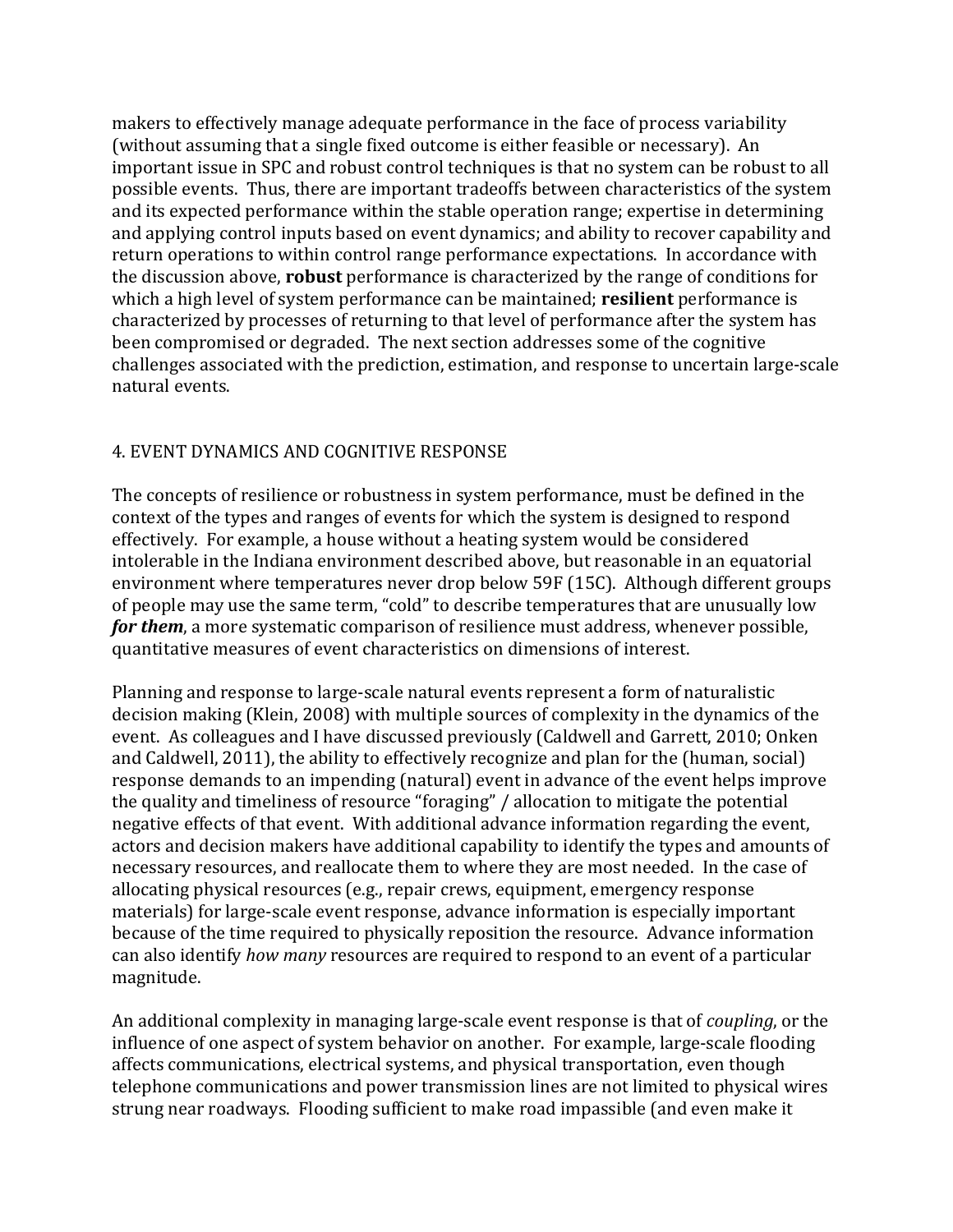are acceptable. Without doubt, such "hidden dependencies" are due to other factors in difficult to determine where roads and street addresses were) can also serve to short out communications towers and cause widespread blackouts. Without power to support cellular telephones and GPS-based signal processing, first responders cannot effectively communicate to each other which roads are impassible at a given time, or what alternatives infrastructure construction and operation, not due to decisions by the event response managers. Expert managers are more likely to recognize and even take advantage of dependencies in devising creative solutions to maintain and restore operations. The goal of this discussion is to highlight that design of safety-critical processes, integration of system controls, and leveraging of human expertise are linked factors in managing event response.

 information flow between system components. However, there is an interaction between event conditions, operator expertise, and the coupling of control systems. For example, extreme or sudden driving controls. While authors such as Perrow (1984) decry "tight coupling" in complex systems, increasing complexity and span of operations can only be managed by more efficient and accurate "loose coupling" in automobile driving would mean that inputs to the steering wheel, gas and brake pedals would only be slowly and partially communicated from the driver to the car. This type of "loose coupling" is mildly problematic during benign driving situations (driving on straight highways in good weather at constant speeds). In more challenging situations closer to the boundary of safe driving (such as icy roads with blowing snow), loose coupling of automotive controls is more likely to lead to accidents than tight coupling, or efficient flow of information from driver to vehicle. It is also true that the fastest possible safe speed is higher in benign than boundary conditions; given a particular set of conditions, the fastest possible safe speed is higher for a skilled driver driving a tightly rather than loosely coupled car. For a driver who is prone to overcorrections and panic responses, loosely coupled controls may provide advantages if they smooth out the more

 magnitude, or impact. Seminal research in this area, known as "cognitive framing," choice behavior (Tversky and Kahneman, 1981, 1986). This paper is not intended to Forecasting event probabilities and allocating resources in response to those events are critical tasks in cognitive assessment and decision making. However, the ways that information is presented in support of these assessment tasks can have a tremendous (and often transformative) influence on how decision makers interpret event likelihood, highlights that presentation of event probabilities, especially in terms of non-rational choice criteria or socially (un)desirable presentations of outcomes, substantially influences suggest that all forms of cognitive framing are negative, or even that cognitive framing can be avoided when decision makers are presented with complex decisions and limited information. In this paper, I address the concern that arises when decision makers select a particular framing bias without recognizing that bias or considering other options.

 originally designed / desired (*stability control framing*). In the context of points 1) – 3) in Presentation of resilience boundary information and probabilities is, in essence, a statement about the likelihood that the system will experience severely degraded outcomes (*resilience boundary framing*), rather than the likelihood that the system will behave as section 3 above, identifying the range of conditions under which "normal" operations can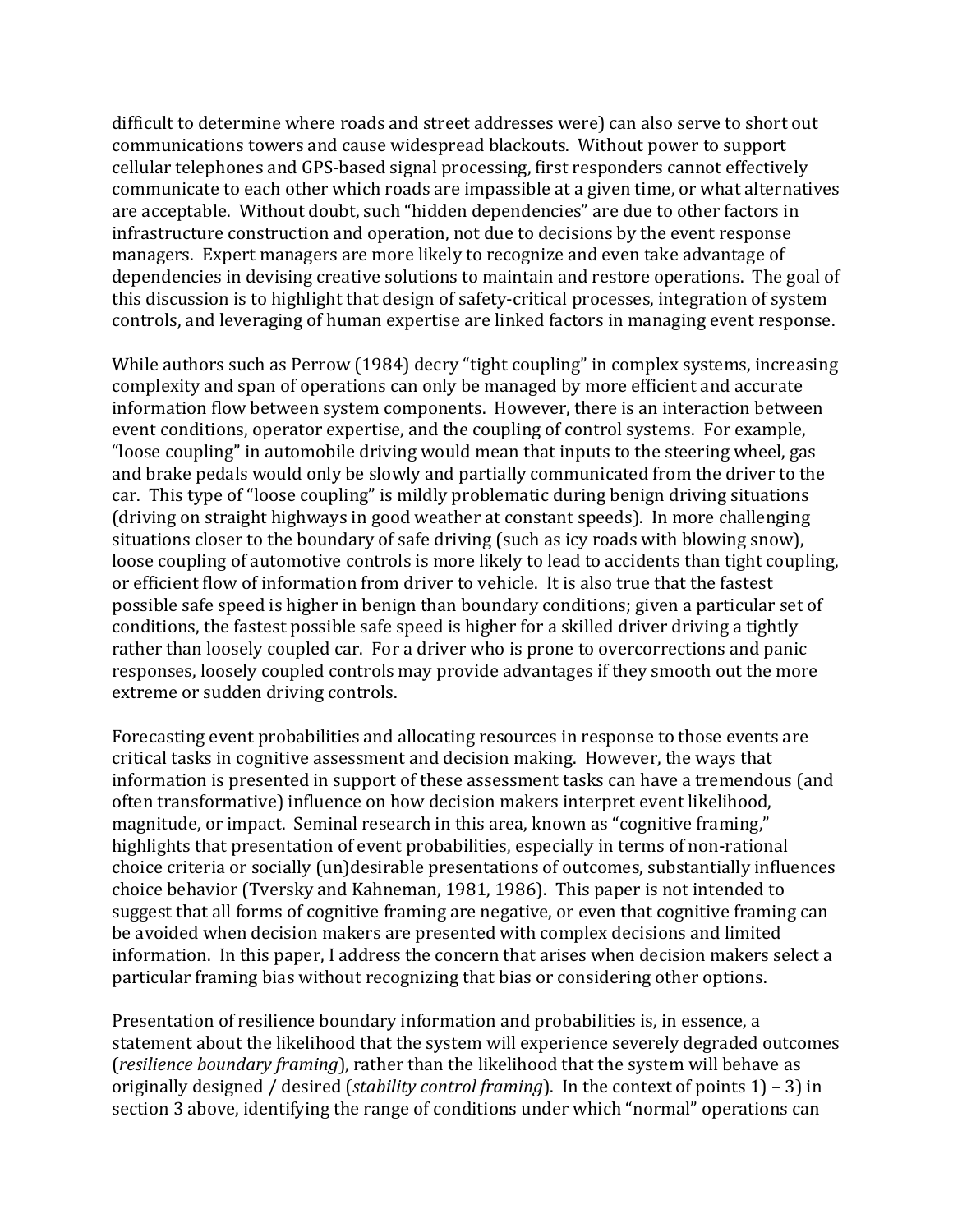and boundary framing processes. continue (challenge 1) is a process of stability control framing; determining processes of recovery after assumed degradation of performance (challenge 3) is a process of resilience boundary framing. The decision maker's assumptions of what level of operations can be achieved at a given time, under "current" conditions (challenge 2) involves both control

As Tversky and Kahneman indicate, even if the probabilities are rationally equivalent, decision makers may choose, create, and confirm biases based on their preferred framing structure. With fewer empirical examples to draw upon, or greater social pressure to present a particular framing stance, decision makers may further vary from a boundary framing perspective, even if such a perspective allows for greater flexibility of robust and resilient operations in response to current event conditions (challenge 2).

 and psychological perspectives (see, for example, Clemens and Riley, 2001; Kwakkel, Walker and Marchau, 2010; Wickens and Hollands, 2000). However, as will be discussed, The interplay of event dynamics, expertise distribution, and flows of resources (both information and physical resources) during and after a large scale event highlight the concerns of "deep uncertainty," which are further described in the next section. Effective decision making under uncertainty is a long-standing concern from economic, modeling even the *nature and level of uncertainty* becomes a challenge in decision-makers' access, sharing and use of information in their response to large-scale natural events and other adverse conditions.

### 5. COGNITIVE CHALLENGES OF DEEP UNCERTAINTY

 bag of standard dice, and predict the outcome, the answer is the same (one through six). et al., 2011) uncertainty. Another level of uncertainty is added by mixing a number of dice from possible polyhedral "gamers" dice (including 4, 6, 8, 12, and 20-sided dice). Still If I were to offer someone a standard (cubic) die, and asked them to predict the outcome of a particular roll, there would be some uncertainty, but that certainty is limited to the number of options available (six). Even if I asked the person to select one die from a large Even with a large number of selections, the predicted distribution does not change. This is an example of what some authors call "shallow" (Kwakkel, et al., 2010) or "Level 1" (Walker, more uncertainty results when the rule itself is shifted: if the *outcome of the first roll identifies the number of dice to select and / or the combination rule for determining the total* outcome of a second roll of multiple dice, the range and probability of individual outcomes becomes much more difficult for a person to quickly calculate or estimate.

 uncertain (or simply mistaken) about the depth of uncertainty about the event. Again, deep predicting the exact magnitude, duration, and scope of the event. These limits in A major concern for decision makers (and one that seems to be a consistent source of difficulty) is not just that dealing with uncertainty is difficult, but that decision makers are uncertainty is not simply a function of the decision maker's expertise, but the limits in understanding can affect the perceptions of both the *current capability* of the system to respond to (one or more) events of a particular magnitude or event duration, and the *need*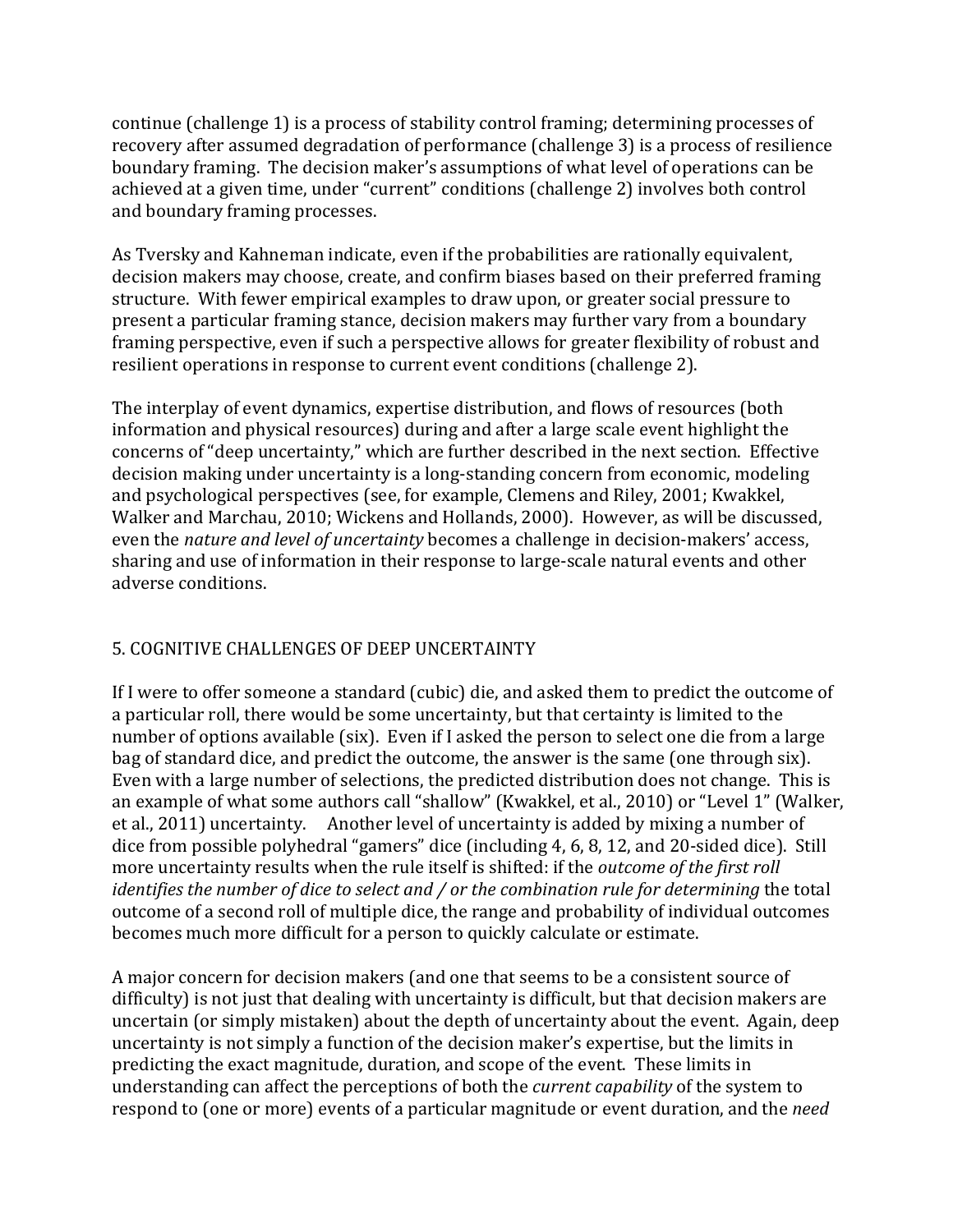level of projected impact to incorporate the *range* of possible impacts (D. Johnson, personal communication, 16 January 2014). *for resources* to effectively respond (see Caldwell and Garrett, 2010). Researchers studying flood mitigation strategies for coastal Louisiana note that base scenarios for sea level rise and storm intensity incorporate some levels of uncertainty. However, decision makers and emergency response planners may still have trouble shifting from the estimates of *mean* 

 ranges of impacting events, and the skilled decisions and actions of responders. It is only elements that enables proactive or rapidly reactive response to large-scale external events. closer to the boundary of stable operations. Unfortunately, it is sometimes difficult to One of the perspectives emphasized in this paper is that system resilience is not a single global system characteristic, but a dynamic parameter that considers intended outcomes, by providing clear and rapidly communicated information within and across system However, responders who are more subject to strategic missteps or tactical overcorrections could experience more negative outcomes when system conditions are recognize that we are near or beyond the boundary of stable (or recoverable) operations until after it is too late, due in part to deep uncertainty about the current state of the world.

 the lag problem is intensified. Lags exist both in the "rate equation" (feedback control information) and k2 (delays from the initiation of a response to outcome) both serve to Hoffmann, 1992; Sterman 1989). Both k<sub>1</sub> and k<sub>2</sub> are variables, and may in fact be affected System dynamics researchers examining problems of state determination (in essence, asking the question, "What's happening right now, and what is our ability to function?") have long considered the cognitive limits of decision makers trying to determine state from non-constant lags in state information (see Forrester, 1961; 1971/1990; Sterman, 1989). When the problem moves from simply making a decision to actually executing the decision, measure of system dynamics) for the availability of information regarding the state of the world, and for the execution of actions based on that information. Delays  $k_1$  (lag times of when currently available information was generated, perhaps resulting in invalid or "stale" increase the instability and uncertainty of a control action (Forrester, 1971/1990; unpredictably by the event itself (such as a power outage to a server room preventing email exchanges, or high winds and water limiting cellular tower signals).

Thus, the issues of time delay and lags affecting both information availability and decisionaction execution represent another aspect of deep uncertainty. At a given time, particularly in a large-scale disaster or other natural event, it is difficult for a decision maker to know what resources are needed and available (right now) to match the current demands of the event (right now). If a decision is made to reallocate resources, and respond to particular event characteristics, it is unclear how long before the results of that decision are executed, and whether the response at that (future) place and time will be suited for the time course of the event up to that (future) point.

### 6. CAN WE SETTLE FOR RESILIENCE AS DYNAMIC EQUILIBRIUM FOR LONG-TERM SURVIVAL?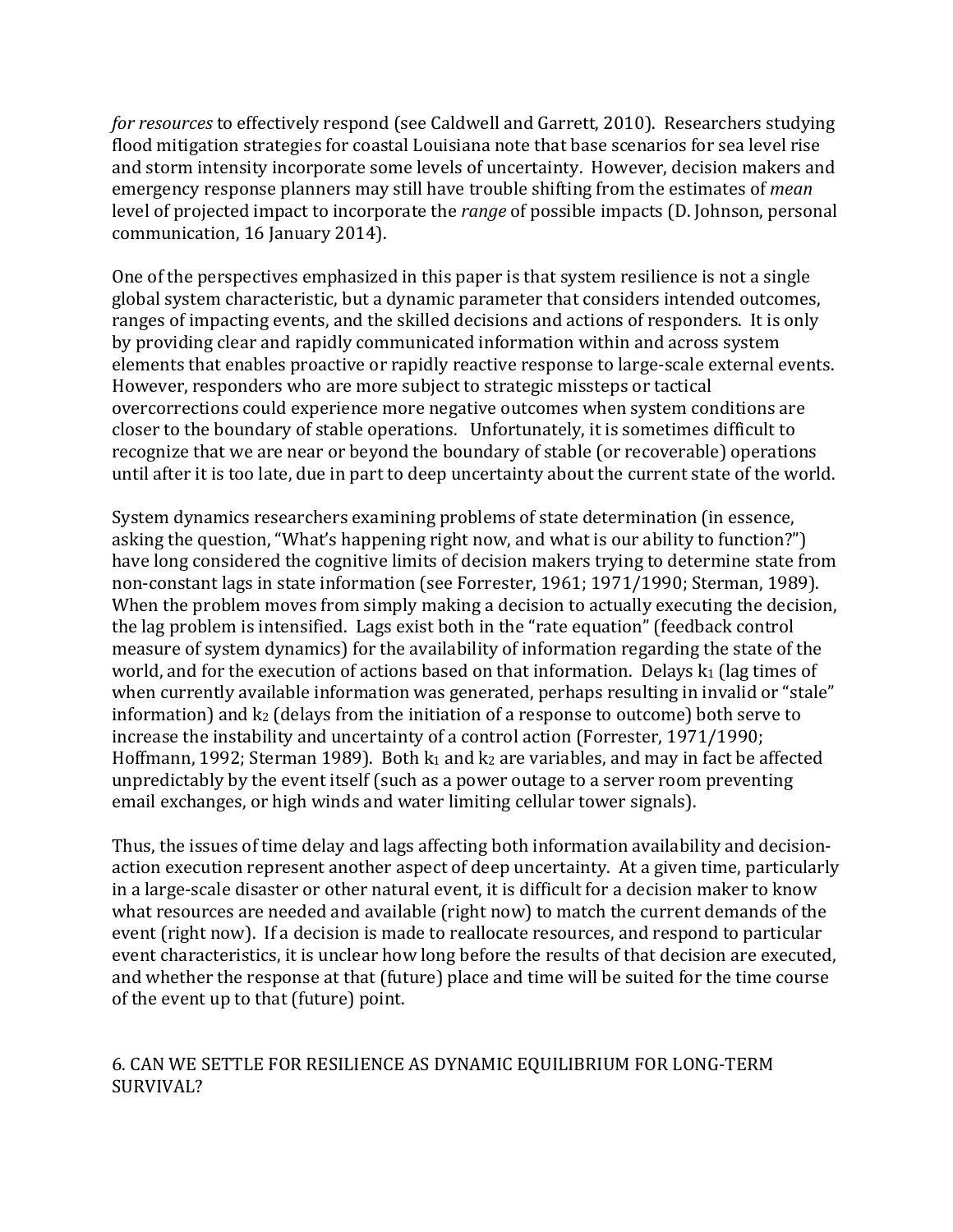rather than preventing the events themselves. All dynamic processes, including civil infrastructure systems, are subject to multiple sources of variability in both operating conditions and outcomes. In the case of response to large-scale natural events, our strategy is often to mitigate adverse outcomes due to events,

 to normal" control policy. From a process control or system dynamics perspective, strict Deep uncertainty represents a very strong challenge to effective response. This challenge is exacerbated when the expectation for planners and responders to maintain a strict "back adherence to "normal" is perhaps the most brittle policy of all. Such a policy suggests on insistence on systems that experience no variation at all from an ideal performance value throughout the performance range, or that must be reconstructed exactly as they were prior to the adverse event. In such cases, of course, such strict maintenance of output conditions is very expensive, and is insensitive to differentiating "assignable" and "random" causal contributors to variance. Further, when boundary conditions are exceeded and system capabilities are overwhelmed, resources and expenses are devoted to restoring the system to exactly the characteristics that made it susceptible to catastrophic failure when boundary conditions were exceeded.

 existence could no longer be maintained (Carlton, 2014). Towns such as Bluffton, TX and longer continue as functioning towns.) In the case of these towns, human artifacts (dams) rather than natural events submerged the towns after the last residents had departed. Unfortunately, the alternative perspective to resilience as dynamic equilibrium in the face of deep uncertainty suggests that losses in function or capacity may be necessary in order to avoid even more catastrophic breakdowns. One interesting outcome of recent droughts in the western US is the uncovering of "ghost towns," whose viability and continued Red Bank, CA had once been active but failed due to social, technological, or environmental changes that exceeded their capability to adapt and recover. (In the language of this paper, these towns had exceeded their stability region and resilience boundaries—they could no After decades of abandonment, a new large-scale natural event (catastrophic drought) reminds visitors of the prior existence of these towns and the circumstances of their downfall.

 above, and is subject to both control and boundary framing decision pressures.) However, is no longer feasible to restore and maintain a reasonable or safe level of existence. Several unstable equilibrium responses to dynamic environmental conditions. Although beyond A sociological and ethical challenge is inherent in the decision to abandon specific neighborhoods or towns *during* an event when the dynamics of the event exceed human response capabilities. (This type of decision is an example of challenge 2) in section 3 different cognitive processes seem to be in place when deciding to restore a neighborhood or town *after* a large-scale natural event. (Post-event recovery is more consistent with challenge 3) in section 3 above, and considers boundary framing decision pressures.) These challenges force authorities, planning groups, or residents themselves to determine that it factors of cognitive framing (Tversky and Kahneman, 1986) seem to characterize the cognitive challenges (and resistance to "rational" evaluations) associated with determining the boundaries of achievable resilience and the necessary conditions for choosing stable vs. the scope of this paper, it may be relevant to consider the effect on groups and societies by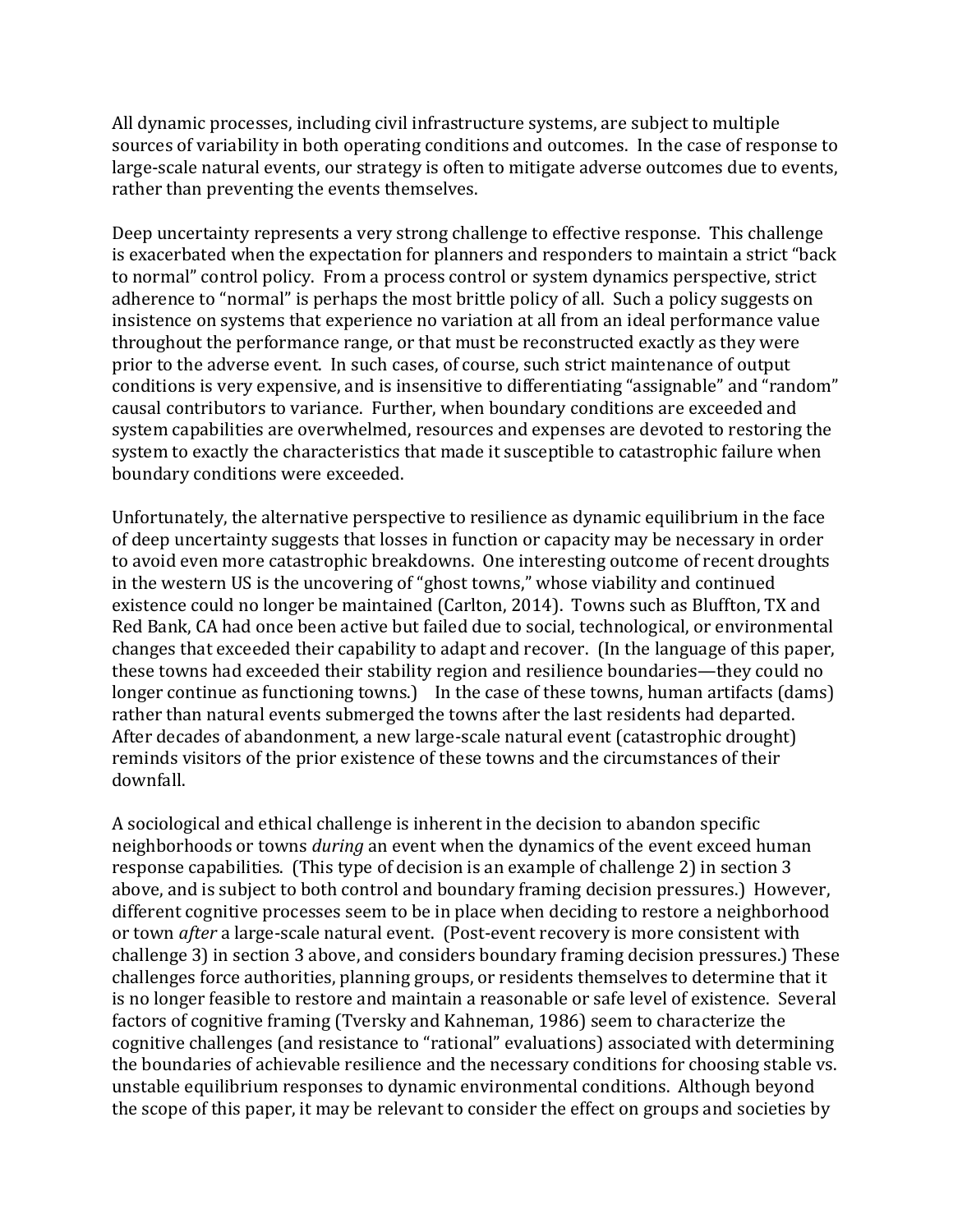their members' belief systems regarding the capability of science and technology (or deities) to protect and proof them from future environmental impacts.

The lessons of ghost towns suggest that it is better that resilience boundaries are recognized while it is still possible to develop an organized and structured response to create stable functioning elsewhere. A new dam reservoir is different than a flood in that the timing, magnitude, and impact of the event can be planned and foreseen; people and treasured objects can be resettled in an ordered manner. Even in these cases, reconfigurations of this type can be seen as resilience in the sense of Holling (1973), because it can ensures continued survival (or managed elimination) as an adaptive

# response to environmental conditions. 7. A TALE OF TWO STORMS

 were not able to proactively manage the city's response to the storm (Reeves, 2014). "Deep the Atlanta Hartsfield-Jackson airport, were both heavily affected.) Additional examples of the devastating impacts of weather events overwhelming response capabilities, as well as problems in the failure to manage uncertainty and stability in the preparation and response to such events, have been seen in the experiences of the metropolitan Atlanta region in late January and early February, 2014. In the first of two winter storms, approximately 2.5 in (6 cm) of snow fell on Atlanta, which does not have civil infrastructure or snow removal equipment capable of restoring transportation network stability. Despite National Weather Service and local forecasts of the possibility of such a snowfall (one that would not be seen as a major snowfall in Indiana, where snow removal equipment is readily available), it is apparent that governmental decision makers uncertainty errors" regarding the range of prediction models, the impact of simultaneous closing of schools and businesses without warning on traffic volumes, and the degradation of the traffic network due to the combination of volume and weather led to substantial degradation of both the local area and the national airspace system. (Delta Airlines, and

 the first, admittedly disastrous, failure. In this second case, the expected intensity of the ("Winter Storm Kills At Least 12 Across the South", 2014). Had the second storm not Only two weeks later, a second (and potentially larger magnitude) storm combining snow, sleet, and ice was predicted for Atlanta. However, system degradation in this case was much more proactively managed. Airline cancellations were announced as much as 36 hours before the arrival of the storm, and city and state authorities declared states of emergency (and closures of schools and businesses) well before any precipitation had fallen. Of course, it is highly likely that the lessons of late January were both highly available and painfully fresh with another storm event response required so quickly after storm was not overestimated, and residents were affected by cold, ice, and power outages materialized, or been of a smaller magnitude than the "catastrophic" warning (Cassidy, 2014), perhaps the willingness of local decision makers to make the more conservative choices to acknowledge and adapt to reduced activity and sociotechnical functioning would be reduced. Support for this perspective is gained by a review of a 2011 storm where the same governor had to respond to similar criticisms about poor response to another ice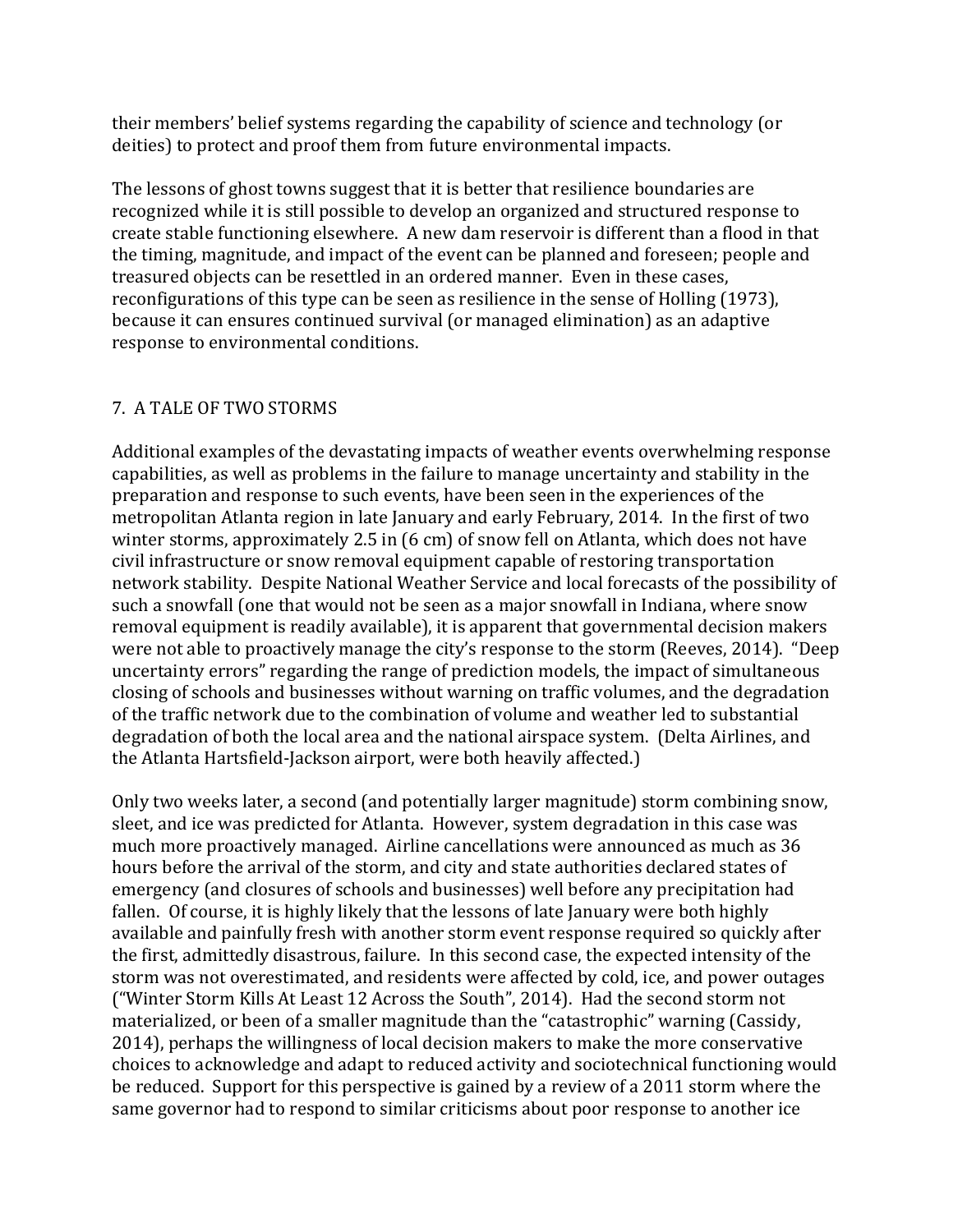storm (Galloway and Hart, 2011). A specific evaluation of the poor boundary framing of the 2011 storm indicates "there was no evidence… of a coordinated, regional response to a transportation catastrophe" (Galloway and Hart, 2011, 1st paragraph).

 response. This capacity, defined in terms of prior cognitive science and system dynamics language, might be described as appropriate boundary framing under deep uncertainty. The story of these two storms highlights that resilience may be a process of admitting limits, rather than attempting control or continued functioning at all costs. Acknowledging our limited capability of responding to large-scale events, and proactively working to mitigate the effects of the event that create damaging instabilities, may be the best possible However, both cognitive limitations and the deep uncertainty of such events serve as constraints on the functional stability of communities and populations in the face of environmental challenges. While there may be some advances to be made with respect to the prediction of such events, it is clear that greater performance gains and safety enhancements will result from our ability to overcome the cognitive deficits associated with decision making, planning, and response to events and our capacity for sociotechnical system behavior in their aftermath.

### 8. CONCLUSIONS

Large scale natural events, ranging from earthquakes and tsunamis to hurricanes and blizzards, represent significant global threats to safety, economic viability, and quality of life for much of the world's population. However, the pathway from event to disaster includes the impact of those events on society based on technology, decision making, and event response. As indicated by the United Nations Office for Disaster Risk Reduction, reducing that impact comes from effective analysis and understanding to interrupt that pathway.

This paper has addressed how engineering principles of feedback response and statistical process control can be used to quantitatively describe strengths and vulnerabilities of event response systems integrating human experts and other resources. Quantitative assessment of event conditions and responses are required to support effective technology design and engineering control capabilities; expert human decision making can substantially augment the quality and effectiveness of response. When attempting to reduce the impact of adverse events, event managers must integrate technological systems and information to assess the current situation and determine appropriate responses. My past research in this area has described characteristics of event identification and proactive / reactive response in an uncertain environment.

 those operations no longer possible. These challenges represent tradeoffs between From past research as well as case studies of weather-related events of early 2014, I characterize event response managers as addressing challenges of resilience response: 1) understanding the range of conditions that will still permit "reasonable" operations with available resources; 2) what are the current conditions and impacts on operations; and 3) how can resources be used to return to reasonable operations once event conditions make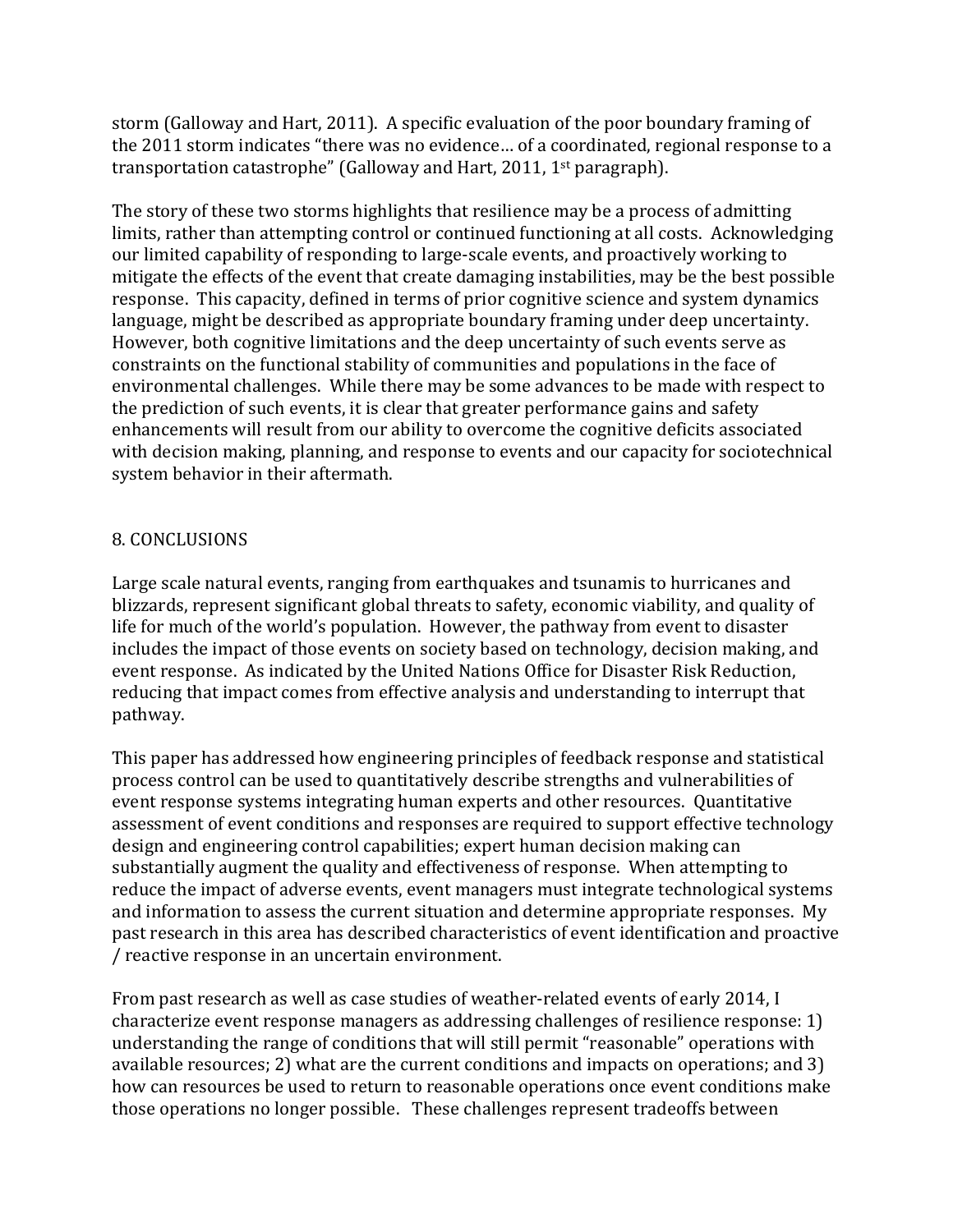complex information, one concern is that event conditions may shift a decision maker from affected by the event itself. different elements of decision making processes described in classic cognitive science research as cognitive framing. While framing is necessary for experts to make sense of a posture I describe as *stability control* framing (operating in challenges 1 and 2) to one I describe as *boundary resilience* framing (operating in challenges 2 and 3). Those conditions may not be recognized by the decision maker, and the effects of these different framing perspectives may not be evident, due to changes in information flow and event awareness

affected by the event itself.<br>One consideration that affects decision makers in their shift from stability control to uncertainty limits the validity of prediction or estimation of event dynamics. Both strategic postures. boundary resilience framing processes is the concept of deep uncertainty. Such and ethical questions are raised by decision makers' choices to maintain either a control or resilience framing posture, especially when conditions of deep uncertainty affect the potential impacts of those postures. The goal of this paper is not to suggest that either posture is necessarily wrong, but that further research is warranted to determine the effects and impacts of those postures, especially when considering resilience as long-term societal health and rapid event recovery. The successive response of decision makers to two snowstorms in Atlanta within a single month shows how recent expertise can be of tremendous value in finding an appropriate balance between control and resilience

As the weather events of 2014 have demonstrated, the need for additional research, understanding, and system analysis is required to help limit the progression from event to disaster. Control systems engineering, systems modeling, and human decision making must be integrated to provide effective interventions to aid societal resilience and reduce disaster risk.

### **REFERENCES**

 Communication and Coordination During Expedition-Class Spaceflight. *Aviation, Space and*  Caldwell, B. S. (2000). Information and Communication Needs for Distributed *Environmental Medicine,* 71 (9, Section II), A6-A10.

Caldwell, B. S. (2006, July 10-14). *Issues of Task and Temporal Coordination in Distributed Expert Teams.* Paper presented at the Proceedings of the 16th World Congress of the International Ergonomics Association, Maastricht, Netherlands.

Caldwell, B. S. (2013) "Robust Resilience: Metaphor and Meaning in Assessing System Performance Ranges," *Journal of Human Performance in Extreme Environments*: Vol. 11: Iss. 1, Article 2. DOI: <http://dx.doi.org/10.7771/2327-2937.1057>

 Management in Time-Critical Settings. In Mosier, K. L., & Fischer, U. M. (Eds.). *Informed by*  Caldwell, B. S., and Garrett, S. K. (2010). Coordination of Event Detection and Task *knowledge: Expert performance in complex situations*. Routledge.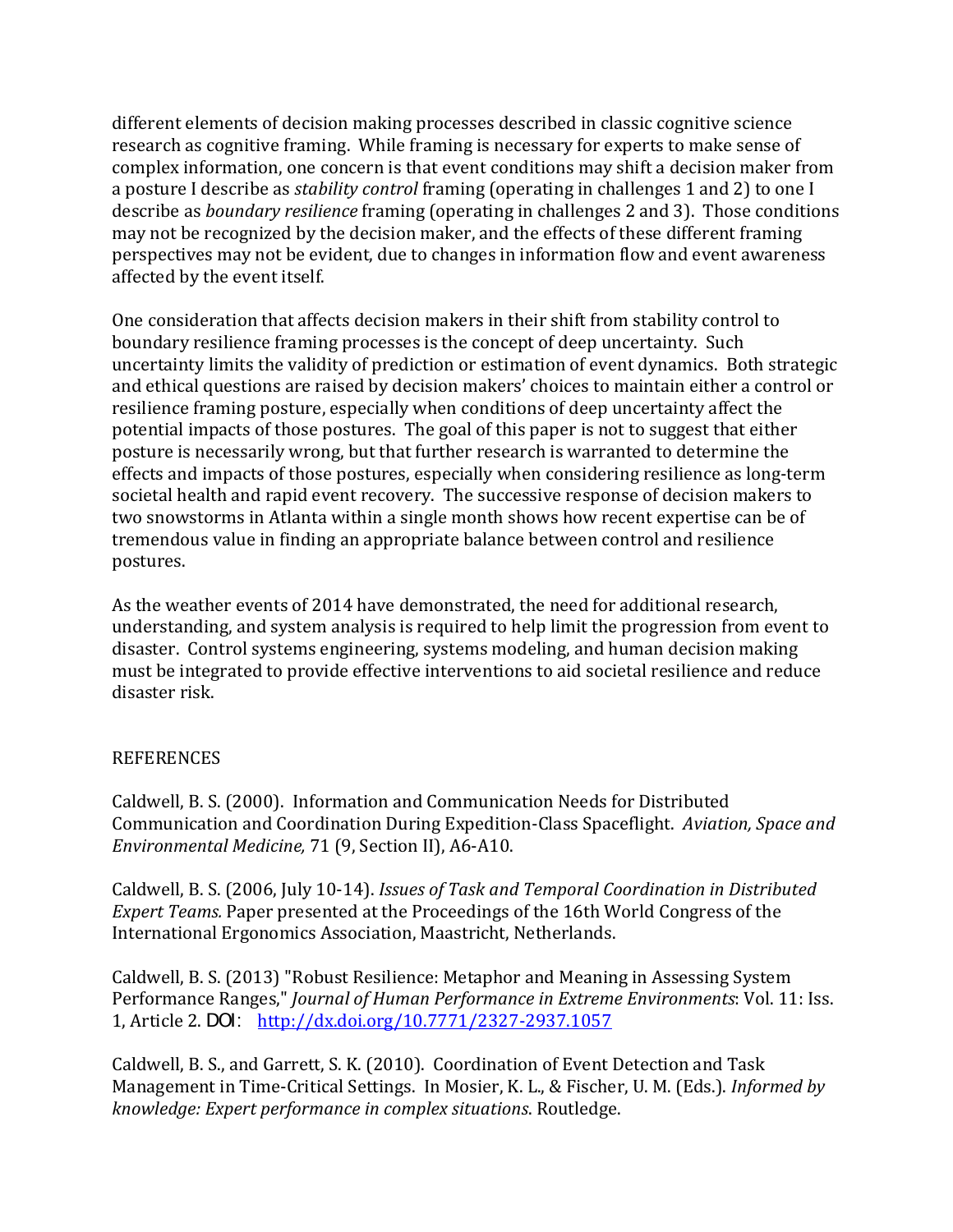Carlton, J. (2014). "Drought Provides Window to Old West." *The Wall Street Journal*, Electronic article published January 26; accessed February 16, 2014. Available at: [http://online.wsj.com/news/articles/SB100014240527023044191045793226310954687](http://online.wsj.com/news/articles/SB10001424052702304419104579322631095468744)  [44.](http://online.wsj.com/news/articles/SB10001424052702304419104579322631095468744) 

Constitution, Electronic article published February 11; accessed February 16, 2014. Cassidy, C. A. (2014). "Atlanta area braces for ice storm; 4 die in Texas," *Atlanta Journal*Available at: [http://www.ajc.com/ap/ap/south-carolina/georgia-braces-for-2nd](http://www.ajc.com/ap/ap/south-carolina/georgia-braces-for-2nd-snowstorm-in-2-weeks/ndKc9/)[snowstorm-in-2-weeks/ndKc9/](http://www.ajc.com/ap/ap/south-carolina/georgia-braces-for-2nd-snowstorm-in-2-weeks/ndKc9/) 

Caulderwood, K. (2014). "Report: The Ten Most Expensive Disasters in 2013," *International Business Times*, January 15. Accessed April 28, 2014. Available at: [http://www.ibtimes.com/report-ten-most-expensive-natural-disasters-2013-1540058.](http://www.ibtimes.com/report-ten-most-expensive-natural-disasters-2013-1540058)

Clemens, R. T., and Reilly, T. (2001). *Making Hard Decisions with DecisionTools®*. Mason, OH: South-Western Cengage Learning.

D'azzo, J. J., & Houpis, C. H. (1966). *Feedback control system analysis and synthesis*. New York: McGraw-Hill.

 Consensus. In E. Hollnagel, D. D. Woods, and N. Leveson, (Eds.), *Resilience Engineering: Concepts and Precepts.* Hampshire, UK: Ashgate. Dekker, S. (2006). Resilience Engineering: Chronicling the Emergence of Confused

 Dekker, S. (2011). *Drift into Failure: From Hunting Broken Components to Understanding Complex Systems.* Hampshire, UK: Ashgate.

Forrester, J. W. (1961). *Problems in Industrial Dynamics.* Cambridge, MA: MIT Press.

 Forrester, J.W. (1971/1990). *Principles of Systems*. Waltham, MA: Pegasus Communications.

Galloway, J., and Hart, A. (2011). "New governor defends state response to icy roads," *Atlanta Journal-Constitution*. Electronic article of January 12, 2011; accessed February 17, 2014. Available at: [http://www.ajc.com/news/news/local-govt-politics/atlanta-weather](http://www.ajc.com/news/news/local-govt-politics/atlanta-weather-new-governor-defends-state-respons/nQpfK/)[new-governor-defends-state-respons/nQpfK/](http://www.ajc.com/news/news/local-govt-politics/atlanta-weather-new-governor-defends-state-respons/nQpfK/) 

 Hancock, P. A. (2009). *Mind, Machine and Morality: Toward a Philosophy of Human-Technology Systems.* Hampshire, UK: Ashgate.

Hoffmann, E. R. (1992). Fitts' Law with transmission delay. *Ergonomics*, **35** (1), pp. 37-48.

 Holling, C. S. (1973). Resilience and Stability of Ecological Systems. *Annual Review of Ecology and Systematics*, **4**, pp. 1-23.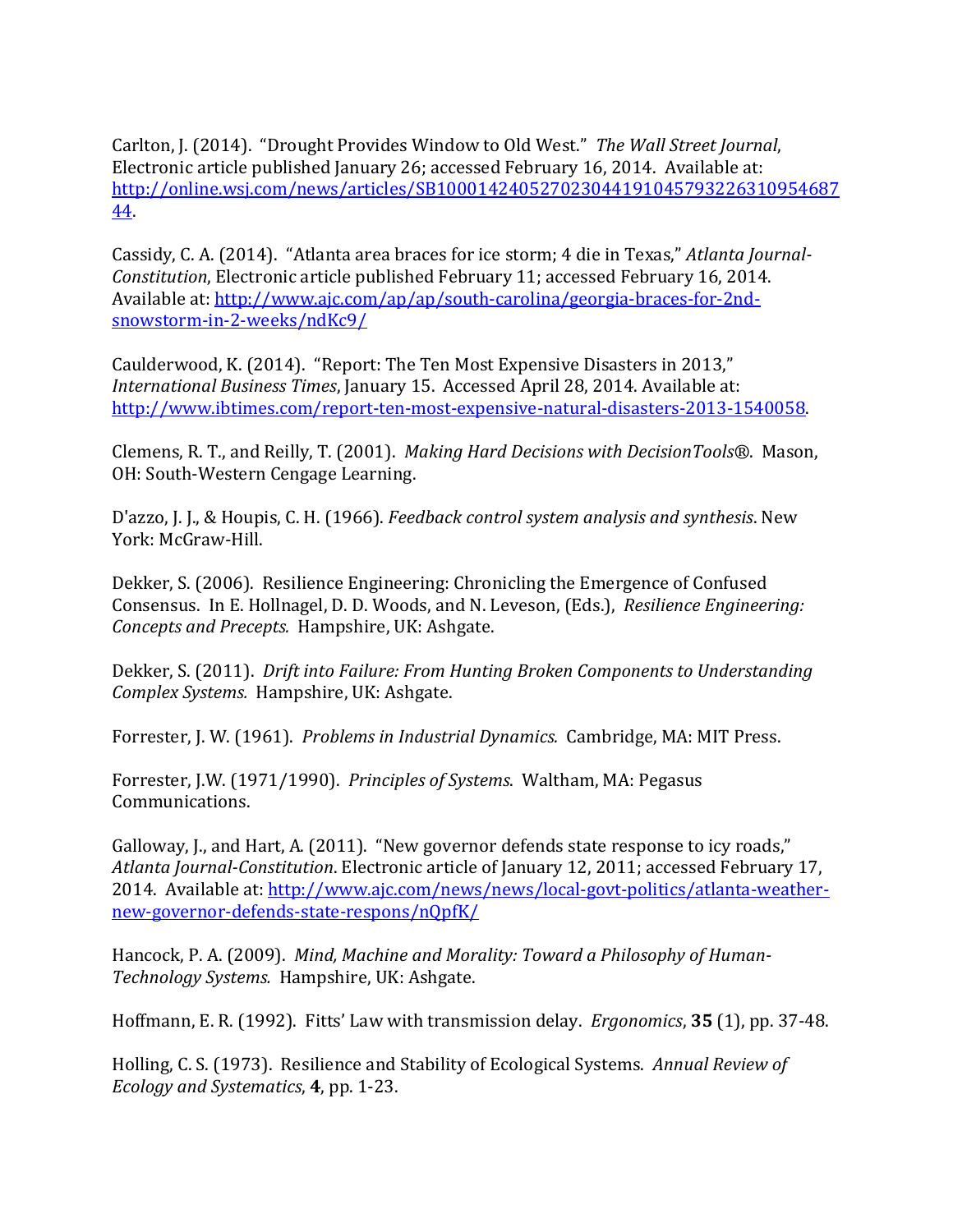James, S. (2014). "Deep freeze puts \$5 billion chill on economy." NBC News, Electronic article published January 8; accessed January 17, 2014. Available at [http://www.cnbc.com/id/101319397.](http://www.cnbc.com/id/101319397)

Klein, G. (2008). Naturalistic decision making. *Human Factors: The Journal of the Human Factors and Ergonomics Society*, *50*(3), 456-460.

 to exploratory modeling: how to use non-predictive models for decisionmaking under deep *Robustness in Planning and Decision Making (URPDM2010), 15-17 April*. Retrieved January Kwakkel, J. H., Walker, W. E., & Marchau, V. A. W. J. (2010, April). From predictive modeling uncertainty. In *Proceedings of the 25th Mini-EURO Conference on Uncertainty and*  23, 2014 from: [http://simulation.tbm.tudelft.nl/RESEARCH/Kwakkel\\_25MiniEURO.pdf](http://simulation.tbm.tudelft.nl/RESEARCH/Kwakkel_25MiniEURO.pdf)

 Lewin, K. (1951). *Field Theory in Social Science: Selected Theoretical Papers*. New York: Harper Torchbooks.

McRuer, D. (1980). Human dynamics in man-machine systems. *Automatica*, *16*(3), 237-253.

 Meadows, D. (2008). *Thinking in Systems: A Primer*. White River Junction, VT: Chelsea Green Publishing Company.

"Natural Disasters Have Cost the Global Economy \$2.5 Trillion Since 2000," (2013). Reported in *Business Insider*, May 15. Accessed April 28, 2014. Available at: <http://www.businessinsider.com/un-natural-disasters-cost-25-trillion-2013-5>

Onken, J. D., & Caldwell, B. S. (2011, September). Problem solving in expert teams: Functional models and task processes. In *Proceedings of the Human Factors and Ergonomics Society Annual Meeting* (Vol. 55, No. 1, pp. 1150-1154). SAGE Publications.

Perrow, C. (1984). *Normal Accidents.* New York: Basic Books.

 Reason, J. (2008). *The Human Contribution: Unsafe Acts, Accidents and Heroic Recoveries.*  Hampshire, UK: Ashgate.

 Reeves, J. (2014). "After snow, mayor and gov play delicate blame game," Atlanta Journal-Constitution, Electronic article January 30, 2014; accessed February 17, 2014. Available at: http://www.ajc.com/ap/ap/transportation/snow-ice-send-souths-flagship-city[reeling/nc636/](http://www.ajc.com/ap/ap/transportation/snow-ice-send-souths-flagship-city-reeling/nc636/) 

Rocke, D. M. (1989). Robust Control Charts. *Technometrics*, 31 (2), pp. 173-184.

Sheridan, T. B. (2006). Supervisory control. *Handbook of Human Factors and Ergonomics, Third Edition*, 1025-1052.

Shewhart, W. A. (1926). Quality control charts. *Bell System Technical Journal*, *5*(4), 593-603.